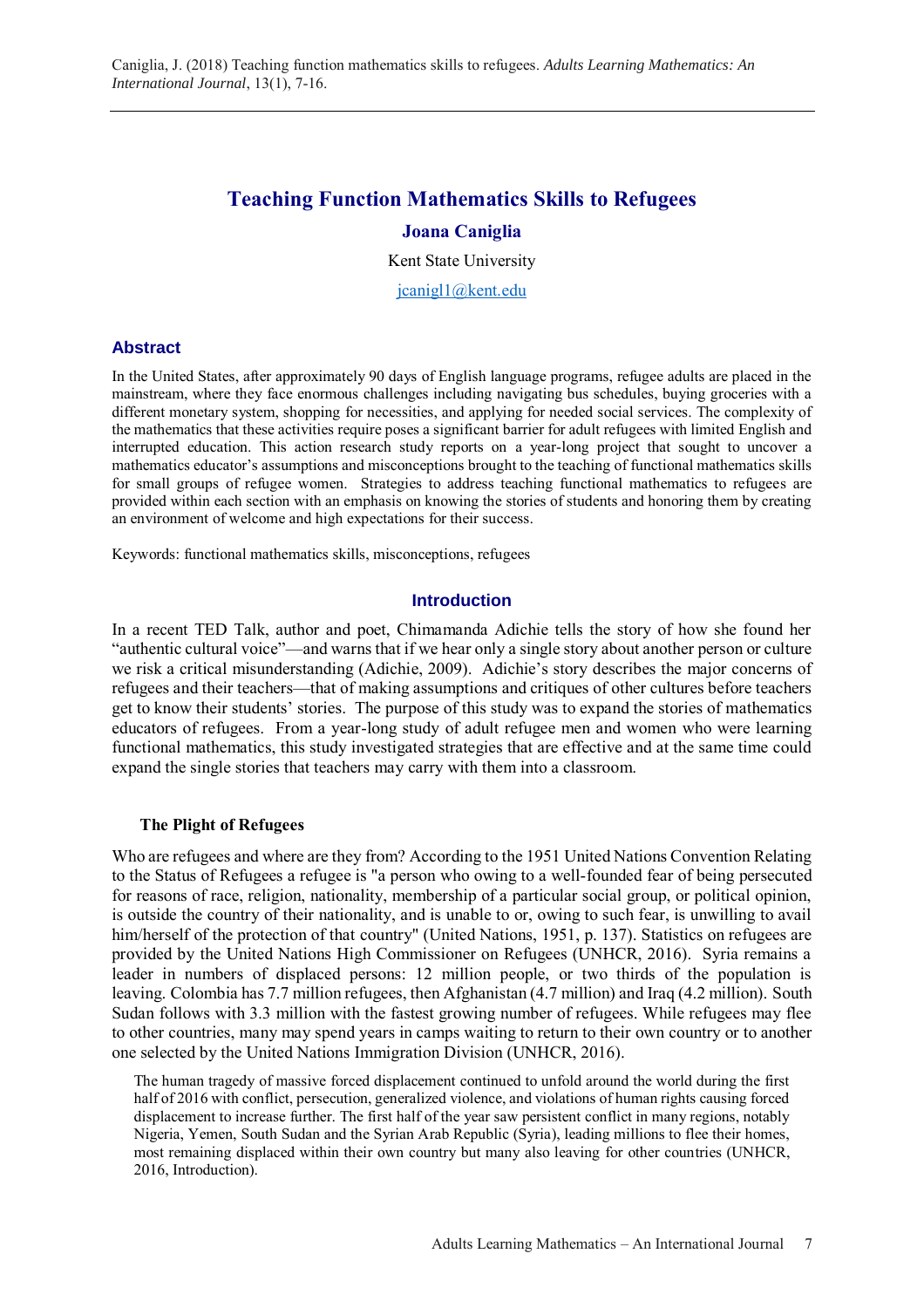The refugee statistics are both daunting and in a constant state of flux. The United Nations Refugee Agency's annual Global Trends study found that 65.6 million people were forcibly displaced worldwide at the end of 2016 – approximately 300,000 more than in the previous year (United Nations High Commissioner for Refugees (UNHCR, 2016)). It noted that the pace at which individuals are becoming displaced remains very high. On average, 20 people were driven from their homes every minute last year, or one person every three seconds. The total number of refugees includes 40.3 million people uprooted within the borders of their own countries, about 500,000 fewer than in 2015. Meanwhile, the total number seeking asylum globally was 2.8 million, about 400,000 fewer than in the previous year. However, the total seeking safety across international borders as refugees topped 22.5 million, the highest number seen since UNHCR was founded in 1950 in the aftermath of the Second World War (Ratha, Eigen-Zucchi, & Piaz, 2016).

An examination of where refugees to the U.S. have come from and their numbers provide a glimpse into global events and the U.S.'s role in providing a safe haven (Pew Research, 2017). Of the 84,995 refugees admitted to the United States in fiscal year 2016, the largest numbers came from the Democratic Republic of Congo, Syria, Burma (Myanmar) and Iraq. Although the countries of origin have not significantly changed, in spite of shifts in policy, the end of 2017 found only 24, 559 refugees resettled in the United States.

| Functional Mathematics Skills Delineated by NRS Levels                                     |                       |  |
|--------------------------------------------------------------------------------------------|-----------------------|--|
| <b>Functional Math Skills</b>                                                              | NRS Learning Standard |  |
| Support Services, Cardinal Numbers, Money,<br>Ordinal Numbers, Personal Information,       | Beginning literacy    |  |
| Shopping, Telephone Use, Telling Time (hours),<br>Bus Time Table                           |                       |  |
| Telephone Use, Leaving a Message, 911 Calls,<br>Before and Now, Telling Time (1/2 hour and | Low Beginning ELL     |  |
| beyond)                                                                                    |                       |  |
| Liquid Measure                                                                             |                       |  |
| Using the Newspaper to Buy Groceries                                                       | High Beginning ELL    |  |
| Using the Newspaper to Study Restaurant Ads<br>Banking                                     | Low Intermediate ELL  |  |
| Job Applications                                                                           |                       |  |
| Warning Labels                                                                             | High Intermediate ELL |  |
| Getting the Facts                                                                          |                       |  |
| Using the Newspaper to Buy a Car,                                                          |                       |  |
| Using the Newspaper to Find an Apartment                                                   | Advanced ELL          |  |
| Insurance: Medical and Dental                                                              |                       |  |

Table 1. *Functional Mathematics Skills Delineated by NRS Levels*

# **Functional Mathematics**

For the purposes of this study, functional mathematics skills are those defined by the National Reporting System for Adult Education (NRS, 2016). This is an outcome-based reporting system for the state administered, federally funded adult education program. Developed by the U.S. Department of Education's Division of Adult Education and Literacy (DAEL), the NRS continues a cooperative process through which state adult education directors and DAEL manage a reporting system that demonstrates learner outcomes for adult education. The project is conducted by the American Institute for Research (AIR).

The NRS divides educational functioning into six levels for English Language Learners (ELL). The six levels are beginning literacy, low beginning ELL, high beginning ELL, low and high intermediate ELL, and advanced ELL. The ELL levels describe speaking and listening skills and basic reading, writing,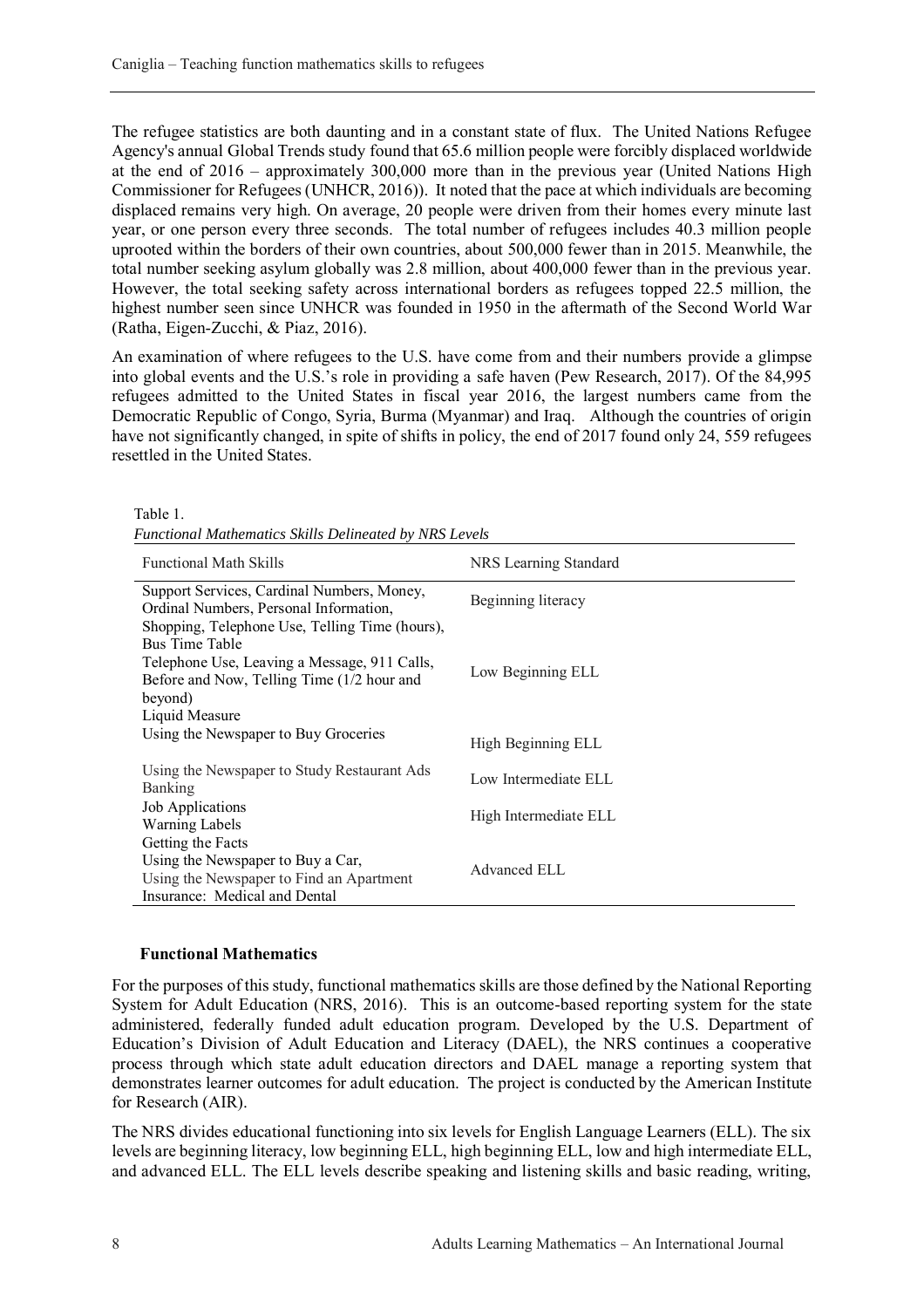and functional workplace skills that can be expected from a person functioning at a particular level. The skill descriptors illustrate the types of skill students at a given level are likely to have. The descriptors of functional mathematics skills do not provide a complete or comprehensive delineation of all of the skills at a given level but provide examples to guide assessment and instruction. Upon DAEL approval, states may also use additional educational levels and skill.

The contents of functional math skills are listed in Table 1. Each entry includes both the content and the NRS category. As the above list of functional skills attempts to do, it is imperative that there be ways to help refugee adults and students both to survive the trauma of the refugee experience, and to gain competence as new members of the United States. This research seeks to answer the question: What are some of the myths and misconceptions that a functional mathematics teacher brings to her work and what strategies appear to be successful given understanding gleaned from in-depth tutoring and conversations?

# **Methodology**

### **Participants**

The demographic variables for the 12 women in this study including age, status within the community, country of origin, and length of stay in the U.S., are found in Table 2.

### Table 2.

|  |  | <b>Steps of Refugee Resettlement</b> |
|--|--|--------------------------------------|
|--|--|--------------------------------------|

| 1. Registration with the United Nations.          | 11. Third fingerprint screening. The refugee's                |
|---------------------------------------------------|---------------------------------------------------------------|
| 2. Interview with the United Nations.             | fingerprints are screened against F.B.I. and                  |
| 3. Refugee status granted by the United           | Homeland Security databases, which contain                    |
| Nations.                                          | watch list information and past immigration                   |
| 4. <b>Referral</b> for resettlement in the United | encounters, including if the refugee previously               |
| States.                                           | applied for a visa at a United States embassy.                |
| The United Nations decides if the person          | Fingerprints are also checked against those                   |
| fits the definition of a refugee and whether      | collected by the Defense Department during                    |
| to refer the person to the United States or       | operations in Iraq.                                           |
| to another country for resettlement. Only         | 12. Case reviewed at United States immigration                |
| the most vulnerable are referred,                 | headquarters.                                                 |
| accounting for less than 1 percent of             | 13. Some cases referred for additional review.                |
| refugees worldwide. Some people spend             | 14. Extensive, in-person interview with Homeland              |
| years waiting in refugee camps.                   | Security officer.                                             |
| 5. Interview with State Department                | 15. Homeland Security approval is required                    |
| contractors.                                      | 16. Screening for contagious diseases.                        |
| 6. First background check.                        | 17. Cultural orientation class.                               |
| 7. Higher-level background check for some.        | 18. Matched with a resettlement agency.                       |
| 8. Another background check.                      | 19. <b>Multi-agency security check</b> before leaving for the |
| 9. First fingerprint screening; photo taken.      | <b>United States</b>                                          |
| 10. Second fingerprint screening.                 | 20. Final security check at an American airport.              |
|                                                   |                                                               |

# **Data Sources**

Data sources consisted primarily of participants' work of basic functional mathematics lessons, author's notes within a research journal and conversations with refugees, support staff, and ESL teachers. This study was conducted between January 2017 and January 2018. This period was significant because of the multiple judicial challenges of presidential executive orders made by the United States executive branch. In addition, multiple agencies within a large, Midwestern urban area with extensive networks of supporting refugees during their resettlement period provided background information on lands of the refugees' origins.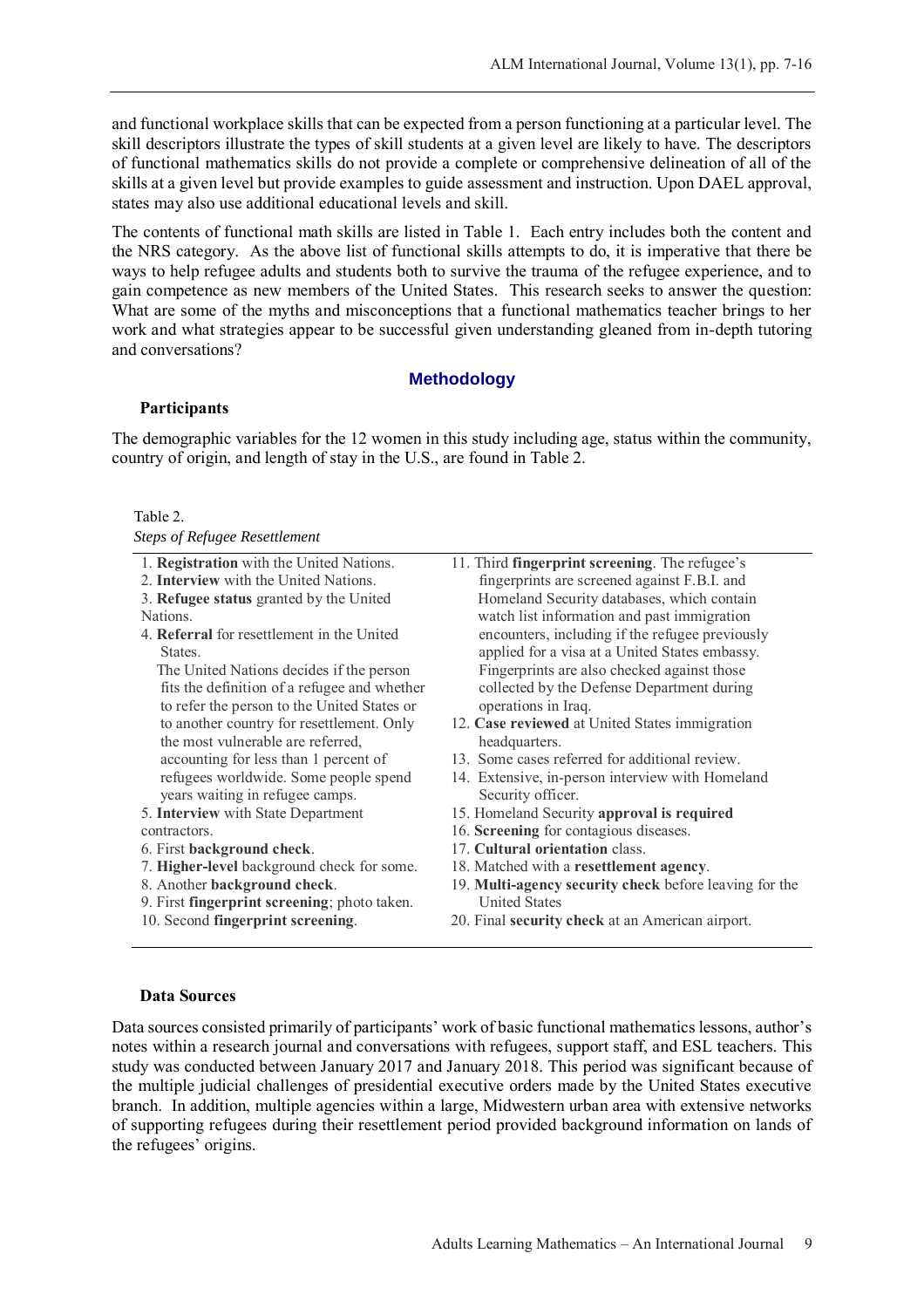#### **Data Analysis**

As is consistent with qualitative action research, data analysis began with reading through the data multiple times and identifying initial themes. Coding procedures from grounded theory were utilized (Strauss & Corbin, 1998). The author began with open coding, a process through which data "are broken down into discrete parts, closely examined, and compared for similarities and differences" (Strauss & Corbin, 1998, p. 102). During the open coding stage, data were reviewed to understand what individuals were expressing in their responses. The second step in the coding process was to use axial coding, for the purpose of reassembling the data to develop connections and categories within the data across participants, and between student and teacher responses. This process supports research triangulation of data, a method of increasing trustworthiness in the data (Lincoln & Guba, 1985).

### **Findings**

The findings will be presented in three sections. The first is an examination of myths identified by refugee agencies and those found by the author as she taught functional mathematics. The second and third sections describe the content knowledge and cultural themes the author found while teaching the 12 refugee women. Within a discussion of each theme, strategies for teaching functional mathematics will emerge.

### **Myths of Refugees**

Daily images of refugees and migrants seeking safety in countries often far from their own have shocked the world. Countries and continents are confronted with tragic images of refugee-filled boats sinking. Host countries' responses have been unpredictable; policies change nearly daily; people travel between borders and thousands die in the Mediterranean while others are saved. Given this chaos, many myths about migrants and refugees persist. By understanding these myths, teachers can better understand how students and citizens of all countries can lessen their misconceptions of policies. The following list of misconceptions and myths (Table 3) was prepared by the United Nations Regional Information Centre (UNRIC); International Organization of Migration (IOM); United Nations Development Programme (UNDP), UN Refugee Center (UNRC), United Nations High Commissioner for Refugees.

*Myths, Facts, and Answers to Questions*

**Migration is bad for the economy and economies in origin countries**

The proven reality is that migration brings benefits, fuelling growth, innovation and entrepreneurship in both the countries people come from, and in those they move to, if managed smartly. Migrants and refugees contribute to the economy both as employees and as entrepreneurs, creating new firms and businesses.

Building fences does not stop the refugee influx; it merely shifts it to other countries and increases human misery. Migrants and asylum seekers are more likely to resort to entering a country irregularly when there are no legal alternatives.

**Migrants and refugees take jobs away from local people**

Migrants accounted for 47% of the increase in the workforce in the United States and 70% in Europe over the past ten years according to the OECD. Migrants often take jobs that others are less willing to do or take, and can help fill gaps in the job market.

**Migrants and refugees want to come to Europe and the US? Is Europe is facing the world's heaviest refugee burden?**

Turkey, Pakistan, and Lebanon are now home to 30% of refugees worldwide, followed by Iran, Ethiopia, Jordan and Kenya.

Table 3.

**Stricter border controls and measures like fences reduce irregular migration**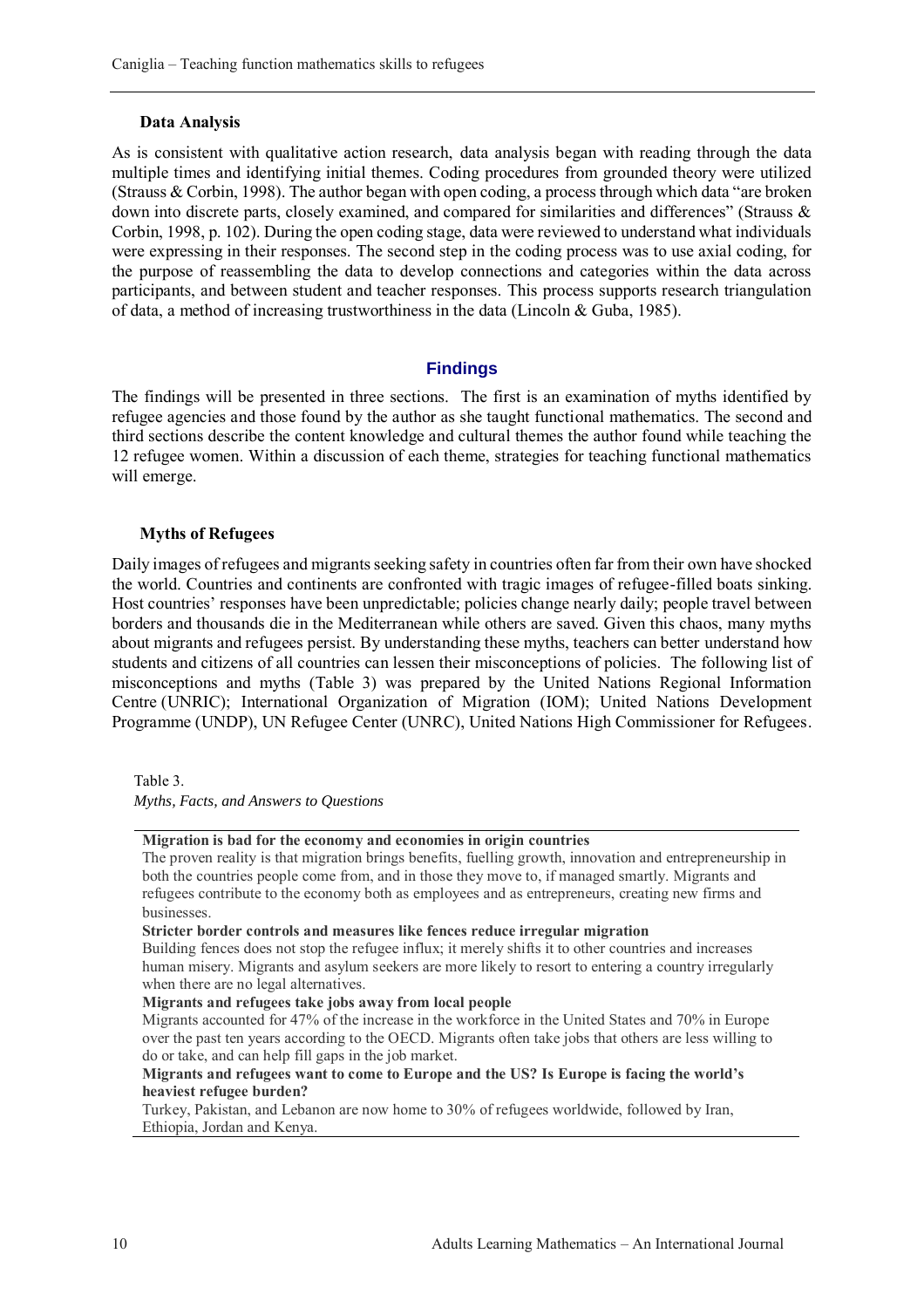### *Myth #1. The Resettlement Process is Straightforward*

I thought everyone wanted to come to the U.S. We have many of the best advantages here. Then why are they so sad? I never believed that refugees may not want to come. It seems like a straightforward process to me. (Author 's Research Journal, Day 2)

In actuality, the migration process for refugees is initiated by the United Nations, and refugees have little input as to where their destination may be. The process of verification is not brief. It actually takes years before a person or family member may be allowed to migrate to other lands. Persons' identification documents are scrutinized. According to the U.S. State Department, 20 steps are necessary for those who wish to enter another country. These steps are included in Table 4. Because of the length of time between the initial screening and departure, officials conduct a final check before the refugee leaves for a final destination.

Table 4.

*Steps of Refugee Resettlement*

- 1. **Registration** with the United Nations.
- 2. **Interview** with the United Nations.
- 3. **Refugee status** granted by the United Nations.
- 4. **Referral** for resettlement in the United States. The United Nations decides if the person fits the definition of a refugee and whether to refer the person to the United States or to another country for resettlement. Only the most vulnerable are referred, accounting for less than 1 percent of refugees worldwide. Some people spend years waiting in refugee camps.
- 5. **Interview** with State Department contractors.
- 6. First **background check**.
- 7. **Higher-level** background check for some.
- 8. Another **background check**.
- 9. First **fingerprint screening**; photo taken.
- 10. Second **fingerprint screening**.
- 11. Third **fingerprint screening**. The refugee's fingerprints are screened against F.B.I. and Homeland Security databases, which contain watch list information and past immigration encounters, including if the refugee previously applied for a visa at a United States embassy. Fingerprints are also checked against those collected by the Defense Department during operations in Iraq.
- 12. **Case reviewed** at United States immigration headquarters.
- 13. Some cases referred for additional review.
- 14. Extensive, in-person interview with Homeland Security officer.
- 15. Homeland Security **approval is required**
- 16. **Screening** for contagious diseases.
	- 17. **Cultural orientation** class.
	- 18. Matched with a **resettlement agency**.
	- 19. **Multi-agency security check** before leaving for the United States
	- 20. Final **security check** at an American airport.

Although the refugee women in this study never shared which countries they would have liked to have been resettled in, they unanimously wanted to go "home." Statistics are essential to see a larger picture and to support advocacy efforts for refugees, yet the women's stories built a "bridge of empathy" (Fleming, 2017) that helped people to understand why refugees take the risks to come to this country.

The following strategies were developed by Canadian teachers as they met students who had experienced trauma during their lengthy resettlement (Calgary Board of Education).

- Build safety through routines. Create predictable environments and responses. Use routines to assist students to know what will happen next and why they are asked to do something.
- Establish regular activities, with consistent greetings and good-byes, daily reviews, transition point markers, calming activities, etc.
- Choose important routine events to celebrate (e.g., birthdays, holidays)
- Recognize and avoid triggers that may remind refugees of traumatic past events.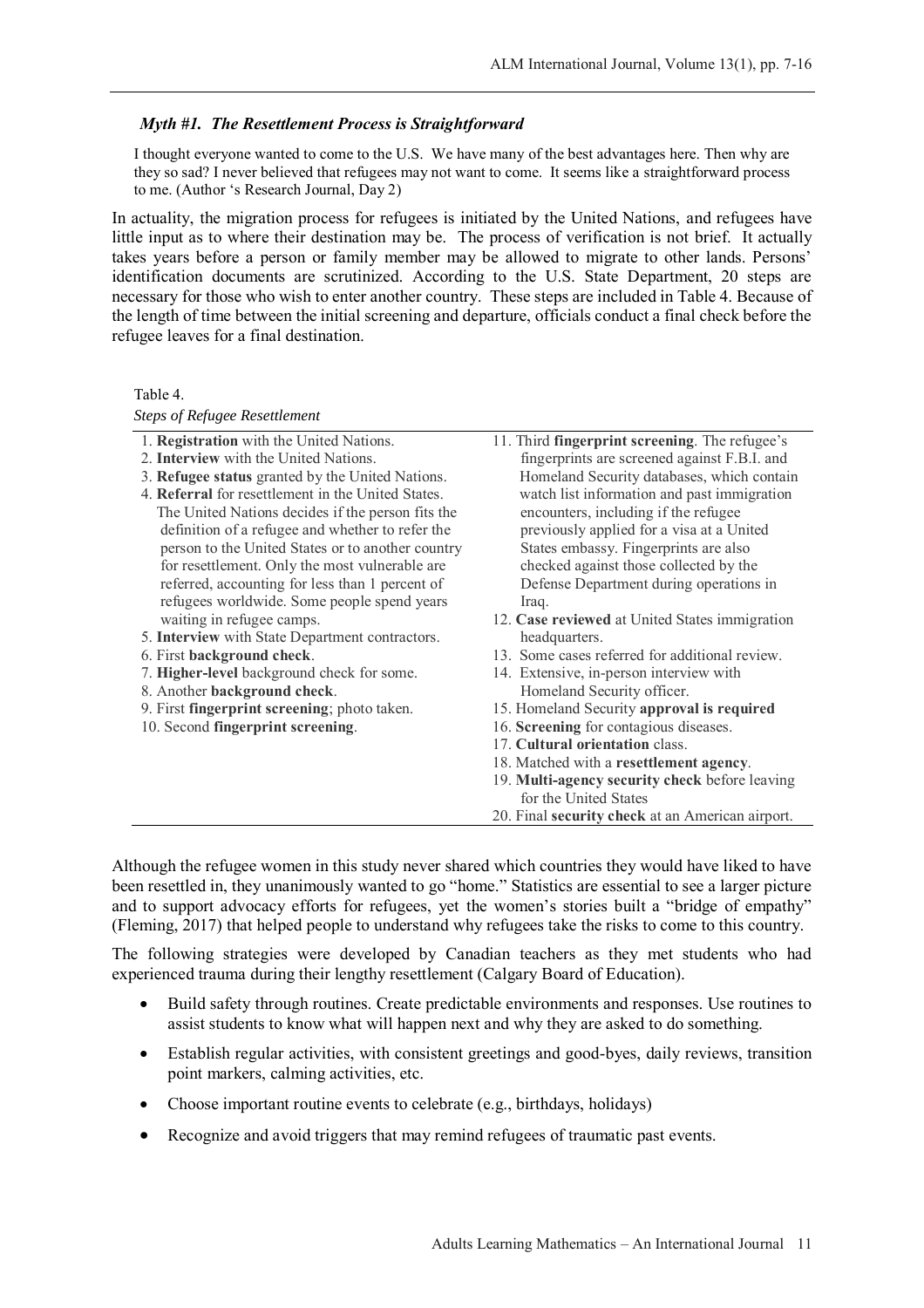# *Myth #2: If One Knows Social Language Then One Knows Academic Language*

"What do you mean, 'quarter past two' when you said a quarter was 25 cents." (Refugee adult after being asked to show 2:15 on an analog clock)

The author assumed that if an individual could communicate socially, academic language would be an automatic by-product and easily assimilated. But it became evident that not only do English Language Learners have difficulty in acquiring academic language skills, but teachers from various disciplines (mathematics education included) have difficulty preparing students for academic and professional achieved with academic language. Functional mathematics skills require academic language abilities. The vocabulary of measurement alone can be daunting given that all refugees are from countries that use the metric system.

Cummins (1984, 1991,1994, 2000) explained that Basic Interpersonal Communicative Skills (BICS) and Cognitive/Academic Language Proficiency (CALP) are qualitatively different skills. BICS include skills such as pronunciation, basic vocabulary, and grammar required in everyday communication situations. Most immigrant students can develop these skills rapidly, with the result that "teachers prematurely assume that minority children have attained sufficient English proficiency to exit to an English-only program" (p. 27). In addition, Cummins criticized policymakers' demands for a quick transition to English-only instruction by stating that the policies are "veneers for the xenophobic belief that minority languages threaten social cohesion" (p. 27). In contrast to BICS, which involve contextual processing of language, CALP is a cognitively demanding process that is not embedded in a meaningful interpersonal context. Cummins (1981, 1992) reviewed numerous research studies that point to the interdependence of native and second language learning in advancing CALP skills and indicated that second language CALP takes five years or more to develop.

Strategies for teaching BICS and CALP are to enable the learner to communicate in simple language and to understand the meaning of what is heard. Asking questions and answering them takes much practice in functional mathematics skills. Collaborative learning cultures, role-playing, interviews and games make the language-building activities of BICS and CALP helpful in writing, reading, speaking, and listening, and creating a sense of community as well. Discussing current events has the whole classroom involved in conversations informally.

### *Myth #3: Math is a Universal Language*

"This is the way we do maths in my country." (Students were adding  $$34 + $45$ . One woman wrote tally marks to show tenths, and hundredths. while completing a page of addition and subtraction problems.) If I did not know mathematics as well as I do, I would never consider their solutions and processes as correct. It took two and three reviews of their work to determine that they were correct. It was not incorrect, it was just different. (Authors' Research Journal).

Although some mathematical calculations and processes may be similar, once students begin to solve word problems or more complex problems, they encounter difficulties in academic language. Mathematical language presents them with words and symbols that have double meanings, like "table," and English expressions, such as questions asking for the "difference" between two numbers. Instead of an answer to a subtraction problem, some may respond by stating similarities and differences in numbers. The level of complexity and high degree of emphasis on academic language makes it more difficult to grasp thus needing more support.

Steinhardt NYU researchers have identified additional difficulties and confusions often faced by English Language Learners (ELLs and Mathematics, 2009). These include:

- Students must learn to associate mathematical symbols with concepts and the language used to express those concepts. Example: the symbol / expresses the idea of something 'divided by'.
- Mathematical texts frequently use the passive voice, a complex and difficult structure for many non-English speakers. For example: ten (is) divided by two and when 15 is added to a number, the result is 21; find the number.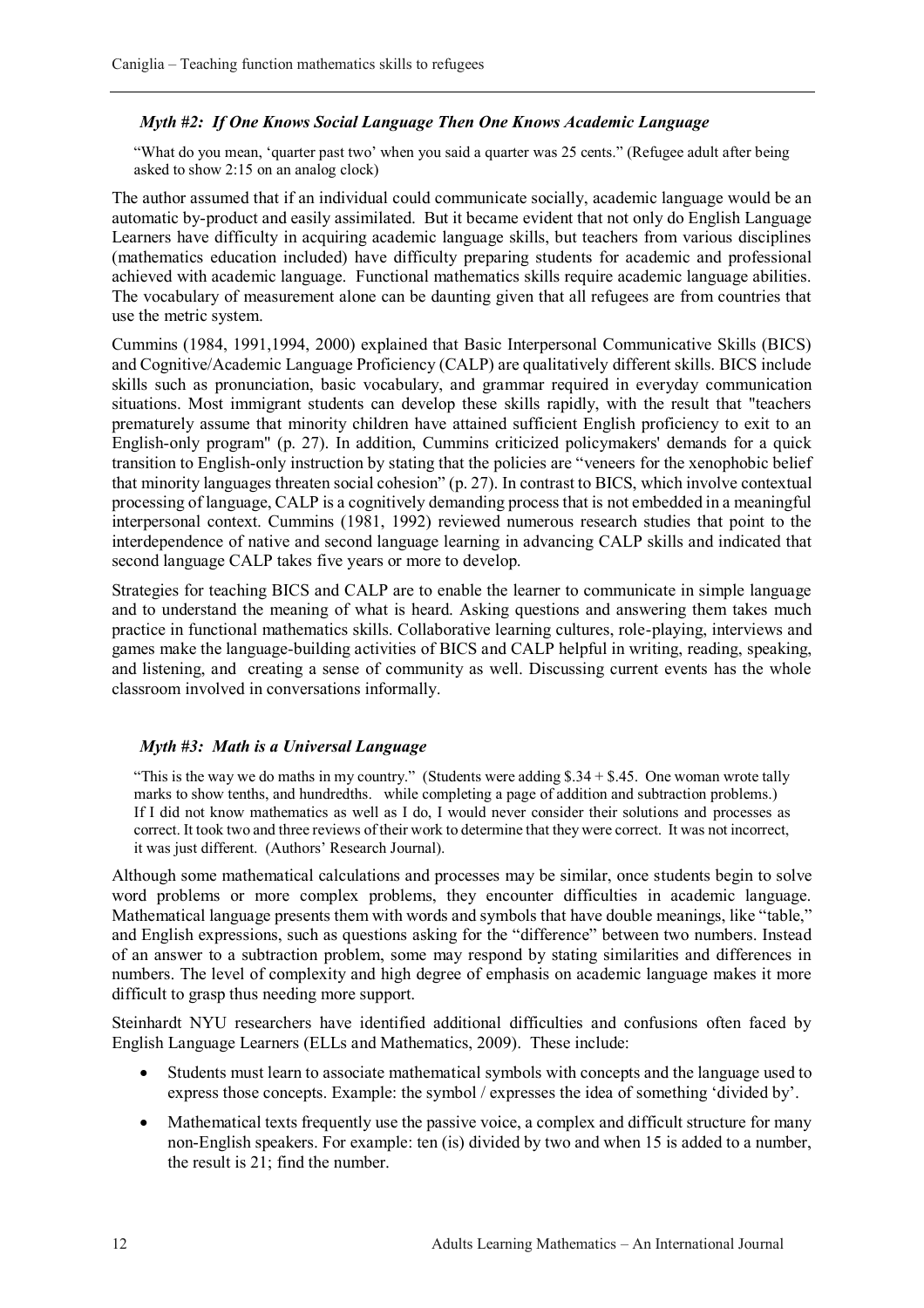• Mathematics also uses strings of words to create complex phrases with specific meanings, such as a measure of central tendency and square root.

Even if mathematical language can be considered universal, the language of 'doing mathematics within the classroom' is far from universal. The language of exploratory discussions, the discourse-specific mathematical talk, and the mathematical talk and writing taking place in the language of instruction, make it unique to each culture (Planas, 2001). Whether an English language learner or a native speaker, each one faces a challenge in learning to converse within the mathematics language. Moschkovich writes, "The communicative competence necessary and sufficient for competent participation in mathematical discourse practices… [involves] specialized vocabulary, syntax, organization, register and discourse practices" (Moschkovich, 2012, p. 22). Moschkovich suggests that the presence of ELL learners in the classroom can help build an awareness of the linguistic challenges we face as classroom teachers. Thus, instead of considering ELL as problematic, she considers English learners as a gift, because when one hears imperfect language with an accent, or has incorrect tense, students and teachers are reminded that even if you are in a monolingual English class, with students who are native English speakers, there are language issues going on there as well (Moschkovich, 2012).

### **Content and Cultural Themes**

In addition to encountering myths and misconceptions while teaching mathematics to refugees, the author found content and cultural themes that when examined, could provide greater insight for those who teach functional mathematics. Discussions within each theme will also describe strategies and research that may support adult learners.

# *Content Theme 1: A Picture Is Worth a Thousand Words, But An Object and Gestures Are Worth More.*

"I like it when I can see what you are talking about."

"I can't understand the money without real money. I can't see the numbers"

"I liked it when you brought in a pizza and we found ½ and ¼ of the pizza, then you cut out papers and you showed us  $\frac{1}{2}$ ,  $\frac{1}{4}$ ." (Student after three sessions on money and common fractions)

To develop vocabulary, the refugee women appreciated multiple representations in functional math. The Universal Design for Learning (UDL) framework emphasizes multiple means of representation, multiple means of expression, and multiple means of engagement (Rappolt-Schlichtmann, Daley, & Rose, 2012). UDL provides educators with a framework for all kinds of learners in mind. ELLs, while limited in their English proficiency, come to school with variability in their home language skills, from full oral and literate proficiency, to very limited skill sets (Meyer, Rose, & Gordon, 2014). In using UDL, the author was able to guide the development of measurement terminology and basic cooking by using pictures, utensils, recipes, bus schedules, and newspaper advertisements.

### *Content Theme 2: Awareness of Sources of Confusion: Multiple Meanings of Words*

You said a quarter past five, but a quarter was 25 cents. Why isn't it 25 minutes after five? (Adult Refugee)

Adult learners in this study consistently were confused over the meaning of mathematics vocabulary. For example, the meaning of 'quarter' was difficult because of its dual meaning. Polysemous words, which are words with the same spelling and pronunciation but different meanings, can be confusing for adults to understand. Many words are used in math textbooks and teaching which differ from their everyday life meanings. Instruction in specific vocabulary is crucial because vocabulary knowledge correlates with math reading comprehension (Smith, 1997; Sidek, Rahim, 2015). Students also found that words functioning as a verb, a noun, or an adjective also have different definitions.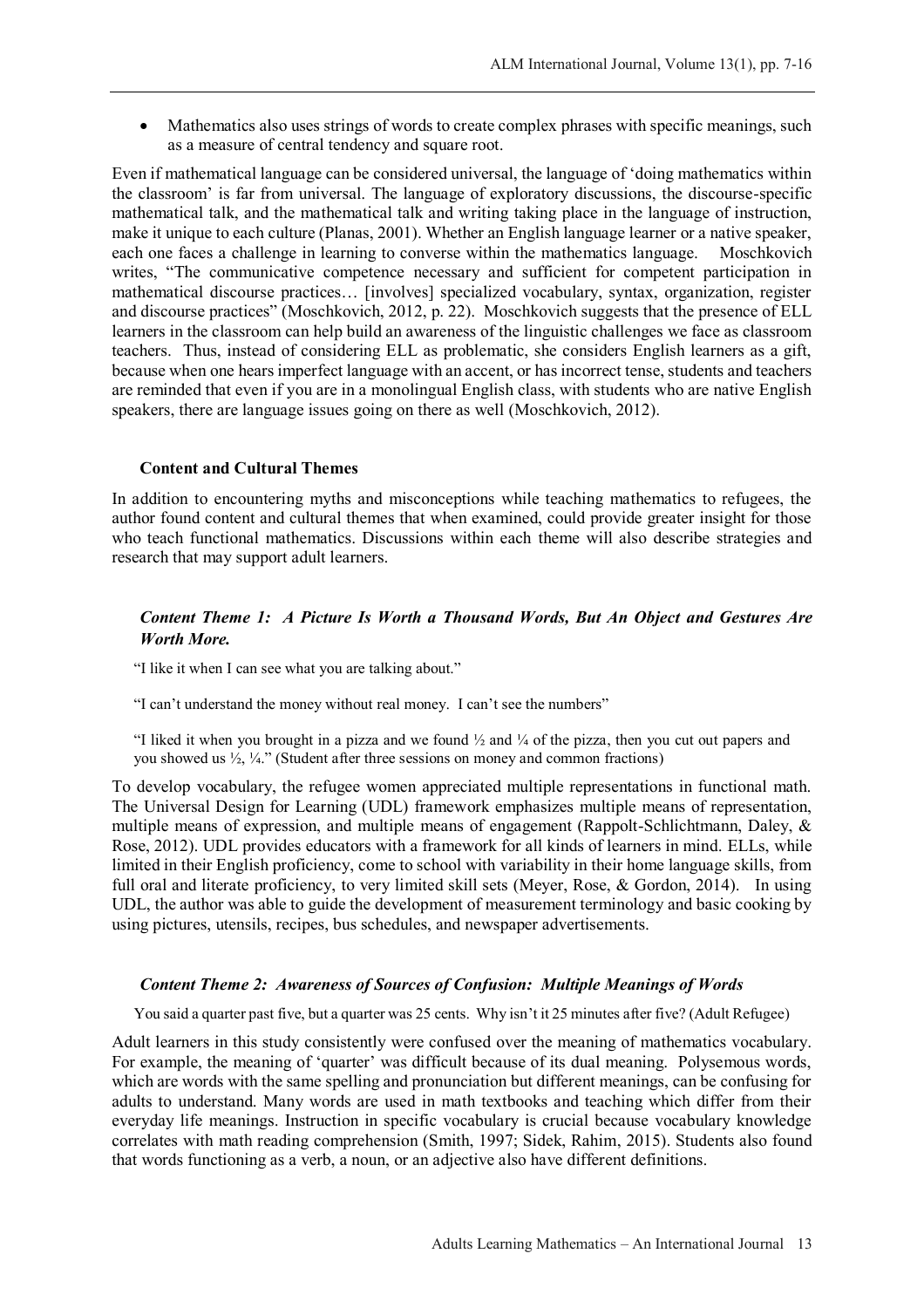As refugees advance in their language skills, strategies to become competent in examining the context to decide whether the meaning of the conversion is closely related to the meaning they already know are essential. The author found that her role was not only to teach children about this language phenomenon, but also to help the women develop confidence in their ability to infer the meaning of a conversion. This requires us to help readers attend closely to context. It also means helping students identify the grammatical function of a word, which can be difficult for beginning English speakers and writers.

In one relevant study, Carlo et al. (2004) taught fifth graders about how English words work. Topics included learning about polysemy, learning the structure of morphologically complex words and understanding the nature of academic language. On the polysemy post-test, the ELL group made significant improvement compared to their pre-test scores, yet despite this gain they did not match the progress of students who spoke English. natively However, both groups -- ELLs and native English speakers -- made significant gains over the control group, who did not receive the intervention. Within the current study, students appeared to enjoy the experience!

### *Content Theme 3: Repetition, Repetition, Repetition…*

"1 O'Clock, 2 O'Clock, 3 O'Clock…" Rote repetition of time. I think they got the sound and meaning of hours." (Authors' Research Journal—Week 6)

"Oh no, they did not remember the times on the clock nor did they get what the numbers around the clock represented." (Authors Research Journal, Week 7)

Among the language learners in the study, repetition was essential. But the author soon discovered the importance of "deliberate practice." Deliberate practice is not the same as rote repetition. Rote repetition—simply repeating a task—will not by itself improve performance. This is what I found after one week with the adult learners. When using deliberate practice, which involved attention, rehearsal and repetition leading to new knowledge or skills, I was able to make the concepts understood. (Hambrick, et. al., 2014). Although other factors are necessary, deliberate practice with meaning appeared to be helpful in learning.

# *Cultural Theme 1: Understanding Background*

"Why are some of the adults so sad? I asked for information from social workers and staff. They mentioned that many of the refugees are reminded of traumatic experiences. It seems that functional mathematics does not seem to be important to them. I need to pursue their background knowledge." (Author Journal Entry 26)

Upon returning from sessions of functional mathematics skills, I searched for available information on the refugees' backgrounds and their educational backgrounds. Linking to students' personal life experiences is beneficial for a number of reasons. Personal life experiences can help students find meaning in content learning, and linking to an experience can provide clarity and promote retention of learning. Relating content to students' personal lives and experiences also serves the purpose of validating students' lives, culture and experiences.

For example, Haynes & Zacarian (2010) note that in general, members of the dominant U.S. culture believe that children should be raised to think independently. The goal of education is to have children learn to think like adults when they are still children. Children's efforts to think and use their independent thinking skills are praised and rewarded. Their wants, needs, and desires are often viewed as of primary concern in the family.

However, many refugees come from collectivistic cultures in which the good of the individual is sacrificed to the good of the group. A person's moral worth is judged by how much he or she sacrifices for the group. Students from this type of culture work best when they can form a relationship with the group. They are "we" rather than "I" oriented. Because of their subtle influence, these factors are important for all teachers and administrators to know (Zwiers, et.al, 2017).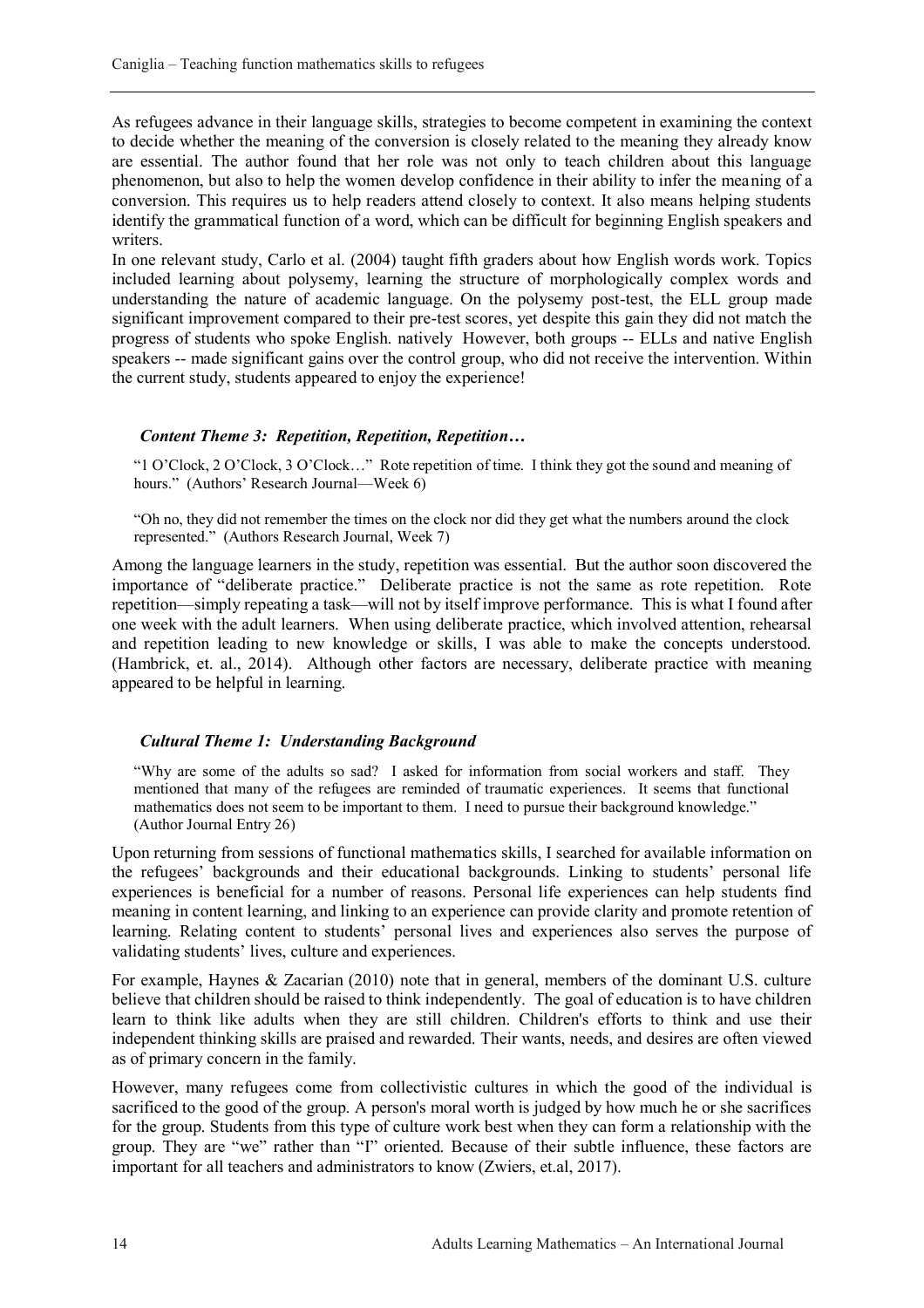### *Cultural Theme 3: Parents Desire to Succeed*

When adult students introduced themselves, and spoke of their children, they often said that their children were helping them learn at home. Their children often help the parents. (Author Research Journal).

It became clear that the adults in the study were eager to learn since they wanted to help their children with homework. Many children of these refugee women supported their parents in language development. This role reversal can be a source of culture shock. Because of different cultural beliefs, many parents may understand the concept of parental involvement differently from the way that U.S. parents do. These conditions may increase cultural dissonance.

Children may be encouraged to practice language skills by teaching their parents. The exchange of ideas and information encourages communication skills in listening, speaking, writing, and reading. When students become the "teacher" to family members, they are participating in a process termed "language brokering" (Tse, 1996). Language brokering refers to translation between linguistically and culturally different parties. Language brokers are often the children of immigrant and refugee families who serve as interpreters and translators for their parents and family members (Morales & Hanson, 2005; Tse, 1996). These children may accompany their parents to a doctor's appointment to interpret conversations, help translate the content of a letter sent home in English, or speak on the phone (on behalf of a relative) to school personnel. Language brokers rarely receive formal training as translators or interpreters, yet their day-to-day experiences often draw on their bilingualism. In this study, the author encouraged parents to bring their children to class to demonstrate to children how their parents are learning and the importance of respecting each other's ability to communicate.

### **Conclusion**

As Chimamanda Adichie summarizes in her TED Talk,

Stories matter. Many stories matter. Stories have been used to dispossess and to malign, but stories can also be used to empower and to humanize. Stories can break the dignity of a people, but stories can also repair that broken dignity.

This action research study points to the importance of teachers' and administrators' understanding of the refugee experience and the dangers of assuming a single story. Misunderstanding the dire situations of parents, the role of trauma in refugees' behaviors, cultural differences, and best practices in language acquisition can hinder the teaching and learning processes. (Birman et al., 2001; Timm, 1994; Trueba et al., 1990). Although the list of strategies presented in this paper may be incomplete, this research strongly recommends the importance of knowing the stories of students and honoring them by creating an environment of welcome and high expectations for their success.

#### **References**

- Adichie, C. (2009). The danger of a single story. Retrieved from https://www.ted.com/talks/chimamanda\_adichie\_the\_danger\_of\_a\_single\_story
- Ascher, C. (1985). The social and psychological adjustment of Southeast Asian refugees. *Urban Review*, *17*(2), 147-152.
- Birman, D., Trickett, E. J., & Bacchus, N. (2001). Somali refugee youth in Maryland: A needs assessment. Maryland Office for New Americans, Maryland Department of Human Resources. Retrieved from http://63.236.98.116/ mona/pdf/somali.pdf.
- Cummins, J. (1984) *Bilingual education and special education: Issues in assessment and pedagogy* San Diego, CA: College Hill.
- Cummins, J. and McNeely, S. (1987) Language Development, Academic Learning , and Empowering Minority Students. In Tikunoff, K. *Bilingual Education and Bilingual Special Education: A Guide for Administrators* Boston: College Hill.
- Cummins, J. (1991) Language Development and Academic Learning Cummins, J in Malave, L. and Duquette, G. *Language, culture, and cognition.* Clevedon: Multilingual Matters.